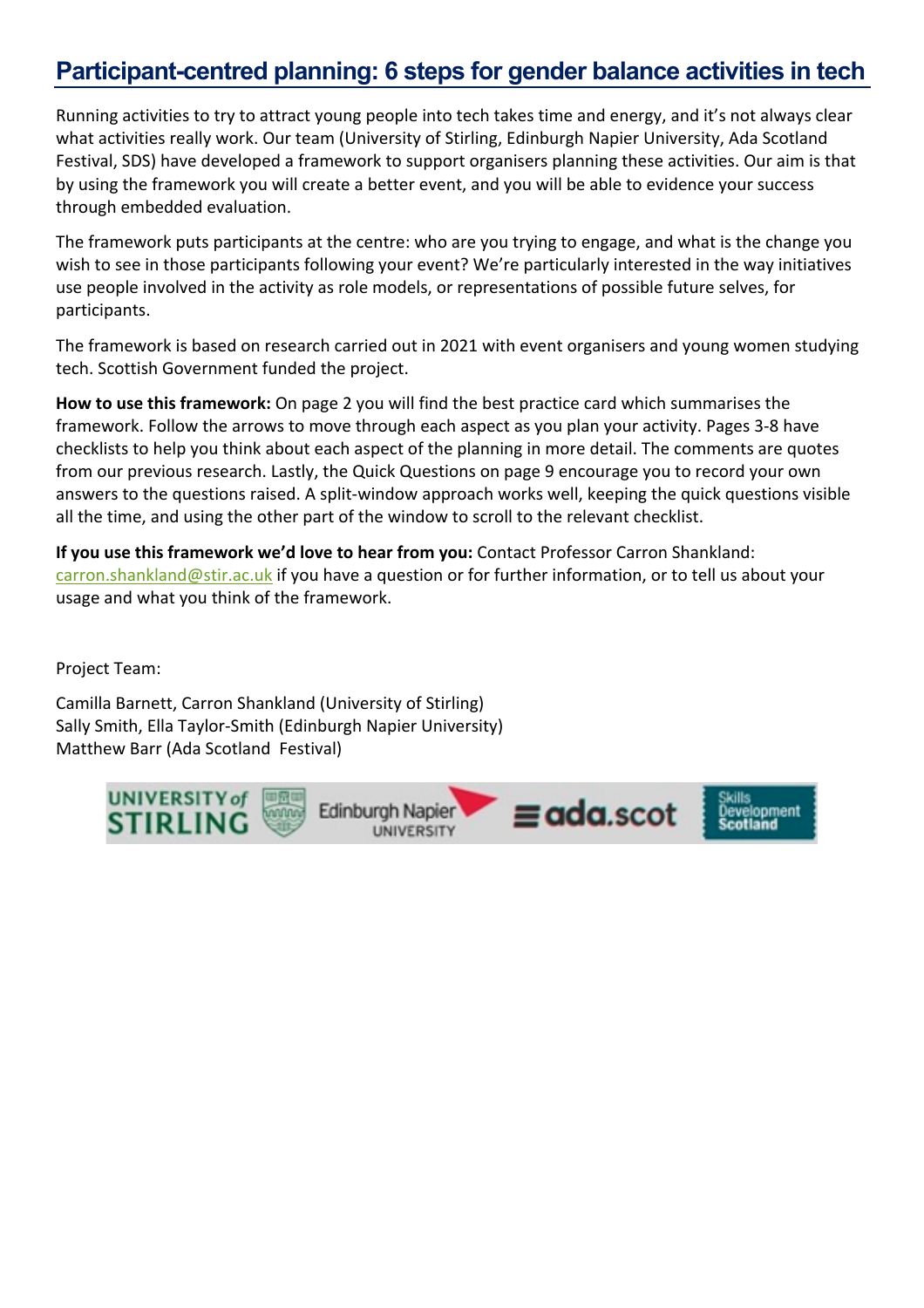## **Participant-centred planning: 6 steps for gender balance activities in tech**

### **1. Aims (p3)**

Strategic aims - what has inspired you to do this? Participant aims -what will your participants get out of it? *Evaluation -how will you find out what your participants got out of it?*



### **3. Promotion (p5)**

How will you contact participants? Highlight how your activity meets the participants' need:[e.g. skills, support, info] *Evaluation: What worked to reach your target participants?*

#### **4. Activity (p6)**

Fulfilling participants' needs. *Evaluation: can you include a lightweight feedback mechanism in your activity?*

### **5. Role Models (p7)**

Could be examples (e.g. female students; women /women of colour working in tech). Could be role models by encouraging participants and taking them seriously.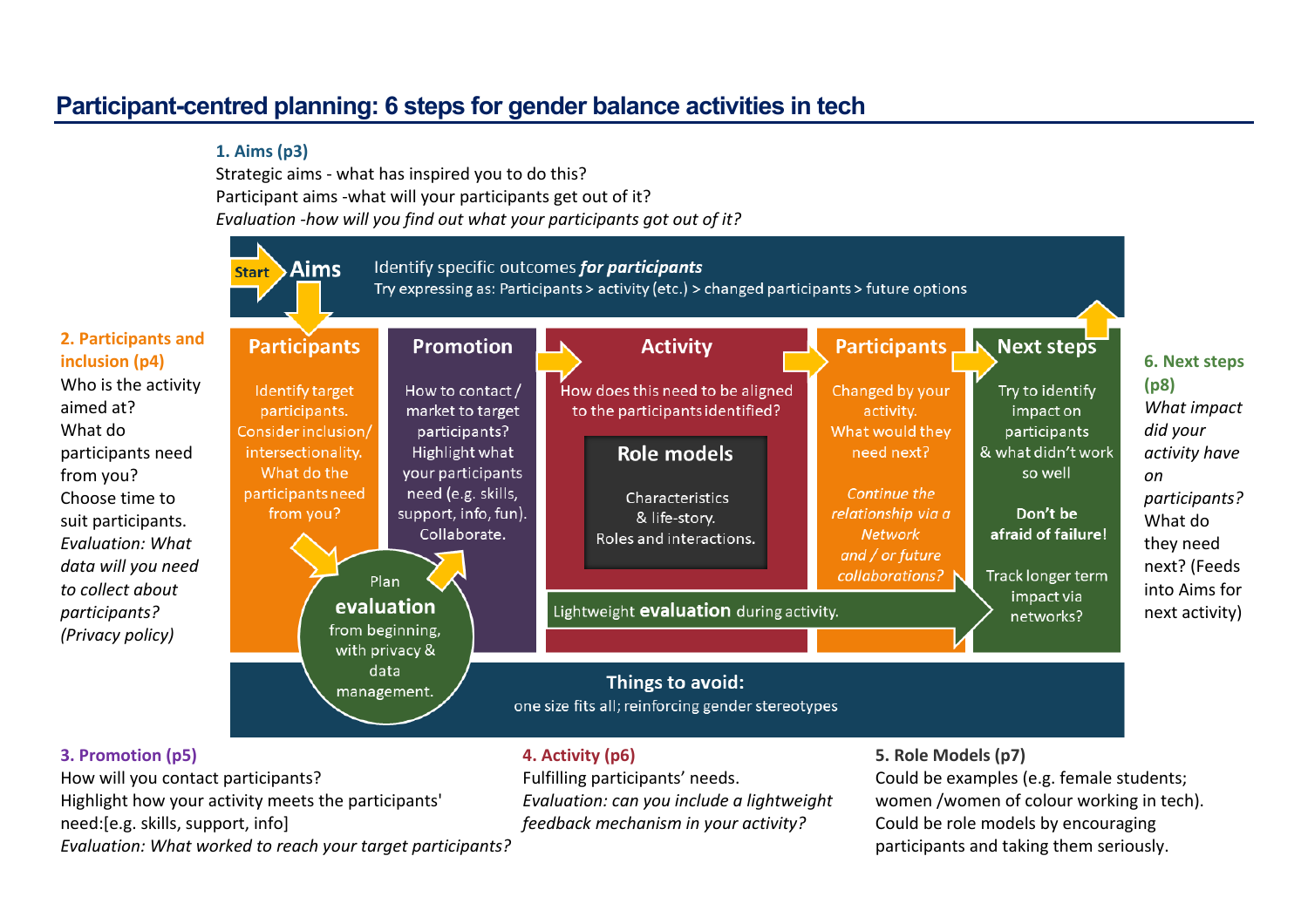## **1. Aims**

### **1. Aims**

- Strategic aims what has inspired you to do this?
- Participant aims -what will your participants get out of it?

| <b>Identify</b>                                                                                                                                                                                                                                                                                                                                                                                                                                                                                                             | <b>Examples</b>                                                                                                                                                                                                                                                                                                                                                                                                                                                         |
|-----------------------------------------------------------------------------------------------------------------------------------------------------------------------------------------------------------------------------------------------------------------------------------------------------------------------------------------------------------------------------------------------------------------------------------------------------------------------------------------------------------------------------|-------------------------------------------------------------------------------------------------------------------------------------------------------------------------------------------------------------------------------------------------------------------------------------------------------------------------------------------------------------------------------------------------------------------------------------------------------------------------|
| $\clubsuit$ What specific positive impacts will the activity<br>have on the participants?<br>Have you identified their needs?<br>❖<br>$\mathbf{\hat{P}}$ Try expressing as: Participants > activity ><br>changed participants > future options<br>❖ How the objectives relate to institutional<br>strategies and government policies.<br>Helpful for funding and other support.<br>$\circ$<br>❖ Who is working in this area in your<br>organisation?<br>❖ Interested partners (e.g. industry, schools, $3^{rd}$<br>sector). | <b>Participant aims</b><br>to raise awareness / inform<br>to raise aspirations / inspire<br>to influence career / course choice<br>to build confidence / support<br>to provide skills<br><b>Strategic aims</b><br>Improve gender balance in subjects;<br>Support and retain female students;<br>Widening access and inclusion;<br>"Inspire and empower";<br>Engage with wider/ local community;<br>Build ties with industry;<br>Digital tech industry needs more women. |
| <b>What worked for participants?</b>                                                                                                                                                                                                                                                                                                                                                                                                                                                                                        | Tips / ideas from organisers                                                                                                                                                                                                                                                                                                                                                                                                                                            |
| $\checkmark$ Community (e.g. being around women, rather<br>than being in a minority);<br>$\checkmark$ Useful information; Gaining skills;<br>Inspiration and support;<br>$\checkmark$<br>Finding a place for themselves in tech;<br>$\checkmark$<br>Seeing women succeed in digital;<br>$\checkmark$<br>Seeing the wide variety of careers and roles;<br>$\checkmark$<br>$\checkmark$ Finding out about the diverse backgrounds and<br>routes in of tech workers.                                                           | Describe aims in terms of what participants will<br>$\checkmark$<br>get out of it *at the beginning of planning*.<br>Involve potential participants in planning.<br>✓<br>Be really clear about what the event is about.<br>$\checkmark$<br>Highlight strategic aims in comms and reports.<br>$\checkmark$<br>Helpful to have enthusiasm and support from<br>✓<br>leadership and colleagues.                                                                             |
| <b>Evaluation</b>                                                                                                                                                                                                                                                                                                                                                                                                                                                                                                           | <b>Comments</b>                                                                                                                                                                                                                                                                                                                                                                                                                                                         |
| $\triangleright$ Centre evaluation on the participant aims:<br>understanding what participants got out of it<br>and whether it met their needs.<br>$\triangleright$ Challenge of evaluating strategic aims,<br>e.g. if your event is aimed at S2 girls and your<br>aim is to increase computing/digital applicants<br>to your institution, it will be hard to prove a<br>connection.<br>If you're collaborating, surface all aims and<br>evaluation requirements asap (e.g. by going<br>through this framework together).   | "It is generally quite difficult to fit into a course<br>where I am one of about 4 girls who attend it, and I<br>think having more female peers would make me<br>feel so much more confident and comfortable in<br>my studies."<br>"Even though it was the main area I was interested<br>in, due to my school being unable to host<br>computing/design and technology, I applied for<br>marketing instead. Only to change course once I<br>got to uni."                 |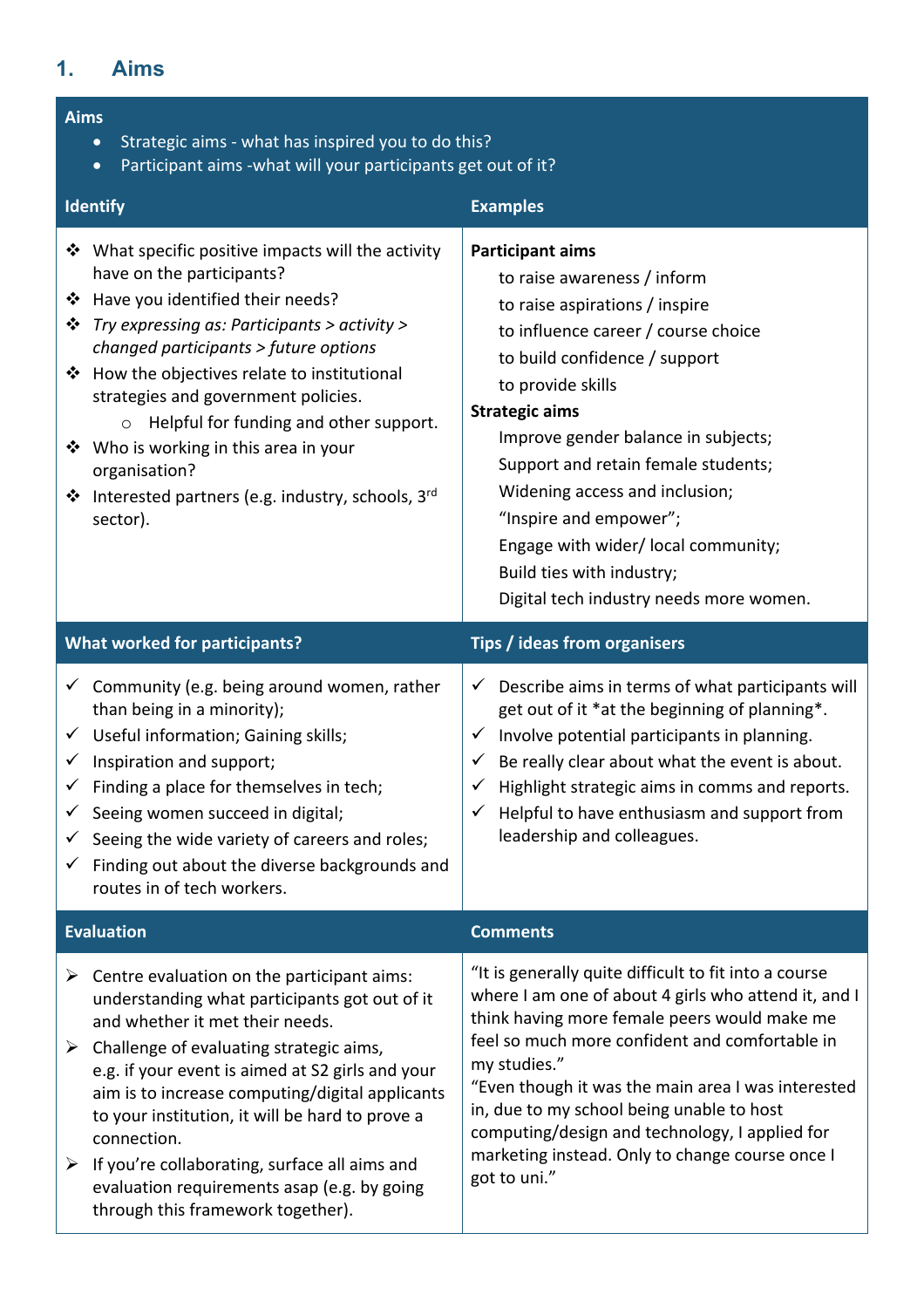# **2. Participants and inclusion**

| 2. Participants and inclusion                                                                                                                                                                                                                                                                                                                                                         |                                                                                                                                                                                                                                                                                                                                                                                                                                                                                                                                                                                                                                                                                                                                                                                                              |  |
|---------------------------------------------------------------------------------------------------------------------------------------------------------------------------------------------------------------------------------------------------------------------------------------------------------------------------------------------------------------------------------------|--------------------------------------------------------------------------------------------------------------------------------------------------------------------------------------------------------------------------------------------------------------------------------------------------------------------------------------------------------------------------------------------------------------------------------------------------------------------------------------------------------------------------------------------------------------------------------------------------------------------------------------------------------------------------------------------------------------------------------------------------------------------------------------------------------------|--|
| <b>Identifying target participants</b>                                                                                                                                                                                                                                                                                                                                                | <b>Including</b>                                                                                                                                                                                                                                                                                                                                                                                                                                                                                                                                                                                                                                                                                                                                                                                             |  |
| Is the initiative specifically aimed at girls/<br>women / non-binaries?<br>Or balanced mixed genders?<br>Any specific age group or life / education<br>phase?<br>Local? Urban? Rural? International?<br>Consider diversity and intersectionality, e.g.<br>gender identity, ethnicity, disability, neuro-<br>diversity, socioeconomic background.                                      | ❖ How to include under-represented groups?<br>(E.g., location, timing, marketing, use of<br>networks)<br>Diversity in role models and staff, including<br>organisers.<br>❖ Digital divides?<br>❖ Transport (if you're inviting people in).                                                                                                                                                                                                                                                                                                                                                                                                                                                                                                                                                                   |  |
| <b>What worked for participants?</b>                                                                                                                                                                                                                                                                                                                                                  | <b>Tips / ideas from organisers</b>                                                                                                                                                                                                                                                                                                                                                                                                                                                                                                                                                                                                                                                                                                                                                                          |  |
| Diverse role models.<br>$\checkmark$<br>$\checkmark$ Positive support.<br>$\checkmark$ Opportunities for learning, fun, creativity, and<br>social good.<br>However, participants could be put off<br>* if they felt patronised,<br>or that gender stereotypes were being<br>×<br>reinforced,<br>or that they would get a job based on their<br>×<br>gender, rather than their skills. | $\triangleright$ Can be possible to specify gender-balanced<br>groups when working with schools.<br>$\triangleright$ Consult teachers for good times of year.<br>Be aware of different school holidays<br>$\circ$<br>across Scotland.<br>Get help with admin and comms.<br>➤<br>Pay student helpers.<br>➤                                                                                                                                                                                                                                                                                                                                                                                                                                                                                                    |  |
| <b>Evaluation</b>                                                                                                                                                                                                                                                                                                                                                                     | <b>Comments</b>                                                                                                                                                                                                                                                                                                                                                                                                                                                                                                                                                                                                                                                                                                                                                                                              |  |
| ❖ Plan data management (privacy and consent)<br>carefully and early.<br>❖ What data will you need to collect about your<br>participants?<br>❖ Collect demographic data sensitively.<br>Consider using a collection of methods, from<br>❖<br>sticky notes to focus groups.<br>❖ What did participants take home from the<br>event?<br>What do they need next?<br>❖                     | "Sometimes it's challenging if you're the only<br>woman in a group. I find it quite intimidating, and<br>often get interrupted or overlooked when having a<br>discussion."<br>"I ran a Black Girls Code event which featured a<br>bingo night to raise money for the organisation, we<br>had black women in STEM speakers who shared<br>their stories and it was a really positive evening!"<br>"As a trans woman I'm scared as my experience<br>with men in the field hasn't been the most<br>pleasant when it comes to my gender identity."<br>"People are really surprised by what I study.<br>Especially at my age."<br>"Our moto is Collaboration is Key and we truly<br>believe that a bringing everyone together under<br>one roof increases the impact and has the best<br>outcome for all parties." |  |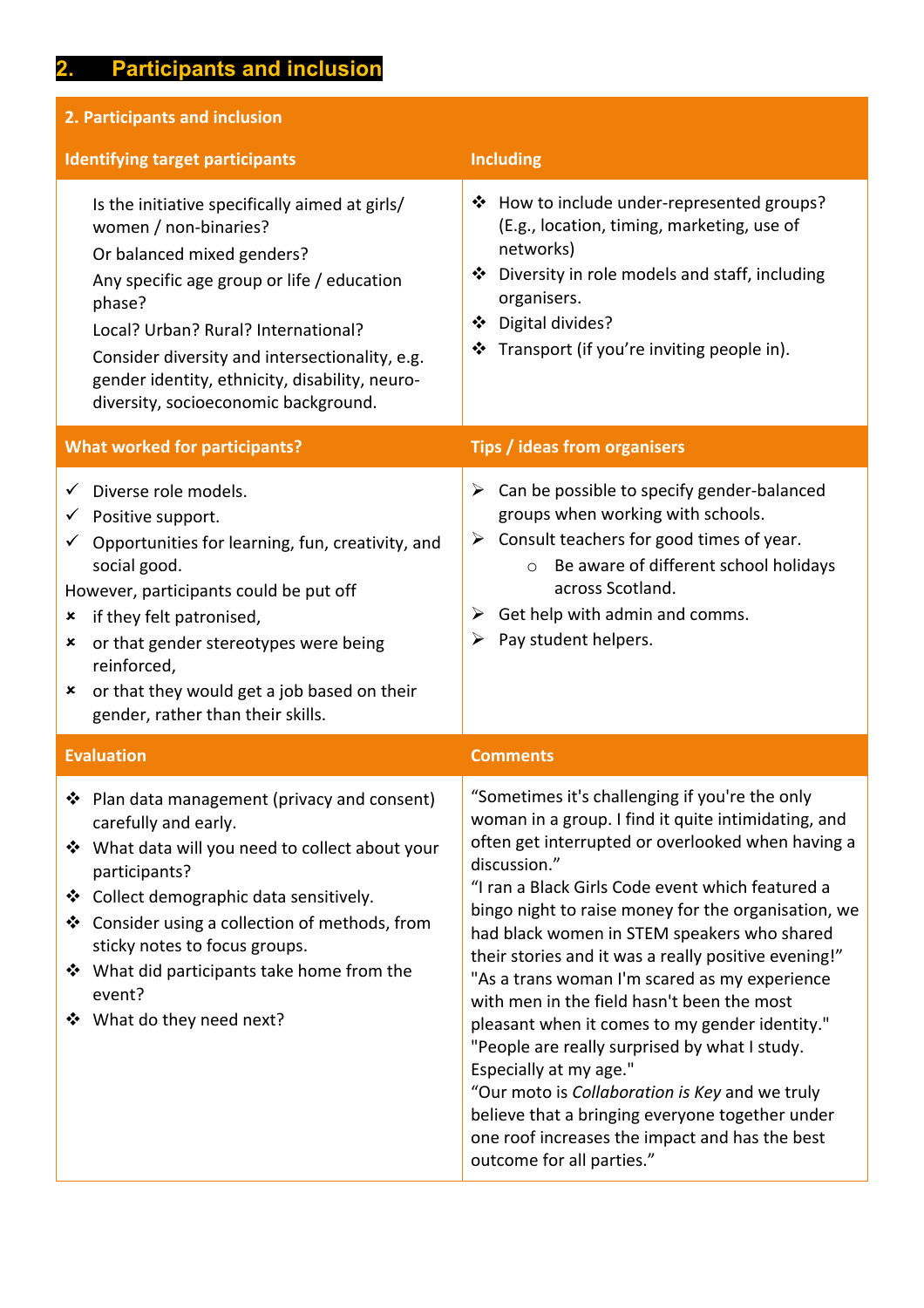## **3. Promotion**

| 3. Promotion                                                                                                                                                                                                                                                                                                                                                             |                                                                                                                                                                                                                                                                                                                                                                                                                                                                                                                                                              |  |
|--------------------------------------------------------------------------------------------------------------------------------------------------------------------------------------------------------------------------------------------------------------------------------------------------------------------------------------------------------------------------|--------------------------------------------------------------------------------------------------------------------------------------------------------------------------------------------------------------------------------------------------------------------------------------------------------------------------------------------------------------------------------------------------------------------------------------------------------------------------------------------------------------------------------------------------------------|--|
| <b>Reaching target participants</b>                                                                                                                                                                                                                                                                                                                                      | <b>Including</b>                                                                                                                                                                                                                                                                                                                                                                                                                                                                                                                                             |  |
| How will you contact participants?<br>➤<br>How to contact / market to target participants?<br>➤<br>Plans for inclusion:<br>Who might not hear about it?<br>$\circ$<br>Who might not feel welcome?<br>$\circ$<br>Use networks.<br>➤<br>Collaboration and co-promotion.<br>⋗                                                                                               | Highlight how your activity meets the<br>participants' need, e.g. skills, support, info<br>Emphasise what they will get out of your event.<br>➤<br>Examples from organisers: "to understand how<br>➤<br>a recruitment process works, or the types of<br>jobs they might be able to get in a specific<br>sector, or a specific organisation, or they're<br>coming to gain skills like employability skills,<br>and they're able to practically apply them in<br>their own setting or in their own life."                                                      |  |
| What worked for participants?                                                                                                                                                                                                                                                                                                                                            | Tips / ideas from organisers                                                                                                                                                                                                                                                                                                                                                                                                                                                                                                                                 |  |
| Involving peers and near-peers in promotion.<br>$\checkmark$<br>Working with schools.<br>$\checkmark$<br>Opportunities and competitions.<br>What didn't work for schools?<br>Afterschool online events.<br>×<br>Events in school holidays<br>×                                                                                                                           | Specify 50% female participants for any event.<br>Emphasise collaboration, socially useful<br>✓<br>outputs, & creativity, rather than competition.<br>Build relationships with local schools.<br>✓<br>Invite people personally where possible.<br>✓                                                                                                                                                                                                                                                                                                          |  |
| <b>Evaluation</b>                                                                                                                                                                                                                                                                                                                                                        | <b>Comments</b>                                                                                                                                                                                                                                                                                                                                                                                                                                                                                                                                              |  |
| What data do you need to collect within<br>➤<br>registration?<br>Plan into privacy policy, from beginning<br>$\circ$<br>and include in registration page for<br>online registration (e.g. Eventbrite).<br>Or other ways to find out about who attended<br>➤<br>the event.<br>How did participants find out your initiative?<br>➤<br>What persuaded them to get involved? | "it inspired me to continue my journey as a woman<br>in tech."<br>"competitions, lectures, and mentoring come<br>together to show girls what it's like to study<br>computing at uni."<br>"It is very important to me that I work for a<br>purpose-driven organisation involved in using tech<br>for social good. My impression is that this true of<br>other women, more so than men."<br>"I wish there was more of a push for sustainable<br>technology, or for students to build and learn how<br>to use environmental thinking in their tech<br>projects" |  |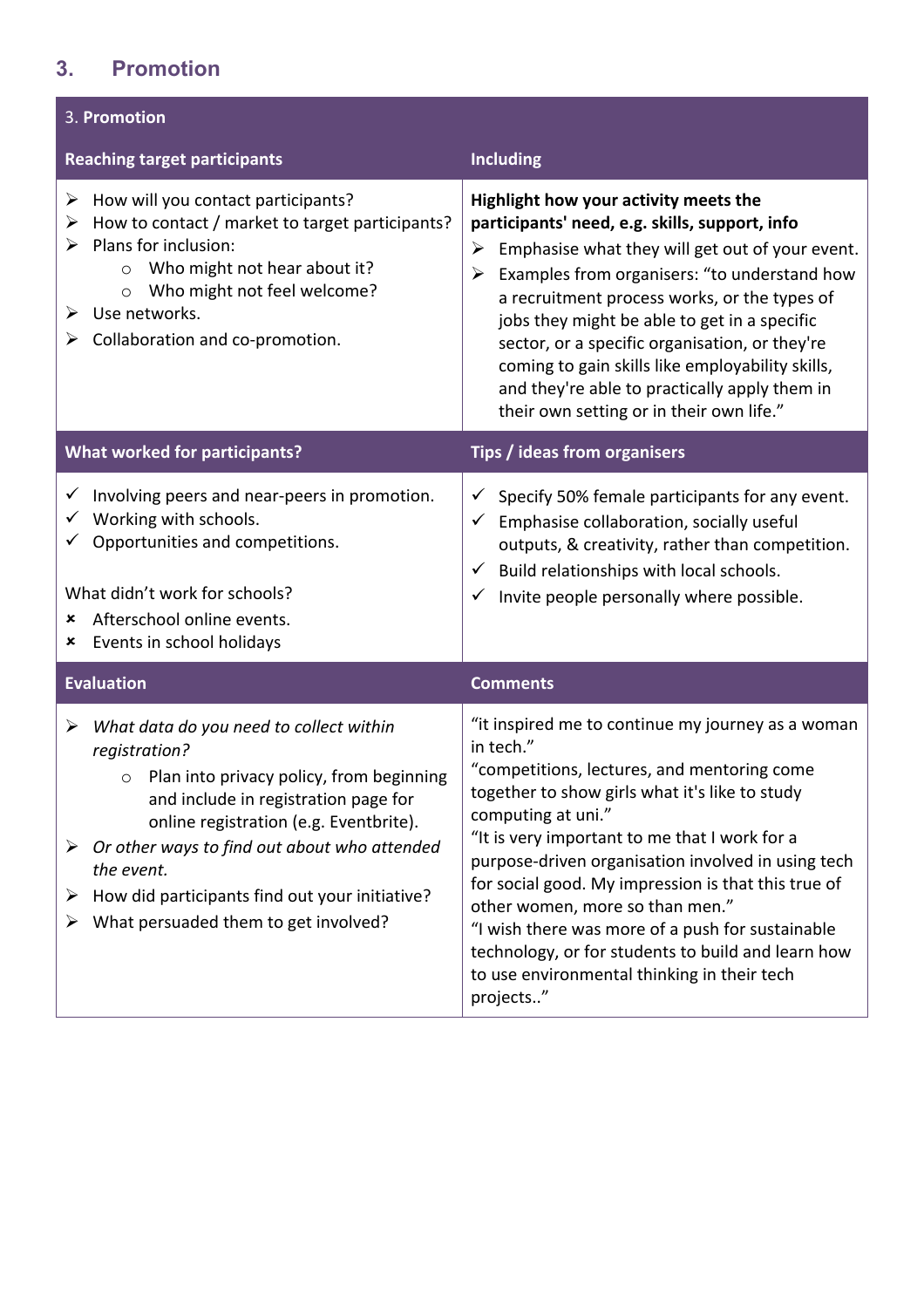# **4. Activity**

| 4. Activity                                                                                                                                                                                                                                                                                                                                                                                   |                                                                                                                                                                                                                                                                                                                                                                                                                                                                                                                                                                                                                                                                 |  |
|-----------------------------------------------------------------------------------------------------------------------------------------------------------------------------------------------------------------------------------------------------------------------------------------------------------------------------------------------------------------------------------------------|-----------------------------------------------------------------------------------------------------------------------------------------------------------------------------------------------------------------------------------------------------------------------------------------------------------------------------------------------------------------------------------------------------------------------------------------------------------------------------------------------------------------------------------------------------------------------------------------------------------------------------------------------------------------|--|
| <b>Typology options: activities</b>                                                                                                                                                                                                                                                                                                                                                           | <b>Environment</b>                                                                                                                                                                                                                                                                                                                                                                                                                                                                                                                                                                                                                                              |  |
| Guest speaker(s)/ Panel / Q&A<br>Workshop / interactive demos<br>Online festival<br>Competition<br>Peer support network<br>Mentoring<br>Course / training / summer school etc.<br>Marketing materials                                                                                                                                                                                         | Where to hold the activity? E.g.,<br>Welcome people into your environment (e.g.<br>uni)<br>Go to theirs (e.g. school)<br>3rd party space (e.g. science festival)<br>Industry<br>Online equivalents<br>Online events extend availability beyond the local,<br>but can be harder to engage and support each<br>other. Some platforms have privacy, security and<br>access issues for some orgs.                                                                                                                                                                                                                                                                   |  |
| <b>What worked for participants?</b>                                                                                                                                                                                                                                                                                                                                                          | Tips / ideas from organisers                                                                                                                                                                                                                                                                                                                                                                                                                                                                                                                                                                                                                                    |  |
| $\checkmark$ Students preferred taking active, rather than<br>passive roles.<br>$\checkmark$ They valued learning new skills;<br>$\checkmark$ And the fun and confidence boost of<br>competitions;<br>$\checkmark$ Finding out about other people's work and<br>being inspired;<br>$\checkmark$ Content aligned with their values (e.g. creating<br>apps for social good);<br>Community.<br>✓ | Images of tech women in everyday<br>$\checkmark$<br>environment.<br>$\checkmark$ Ice-cream. Music.<br>Collaborate-huge support for this from<br>industry and government, lots of initiatives and<br>sponsorship around.<br>$\checkmark$ Tailor activities / material to specific groups<br>(girls, young children, neurodiverse<br>participants), based on research / expert<br>advice.<br>Ask participants if they need any adjustments.<br>Think about next steps for participants, e.g.<br>what kind of info will they need next?<br>Don't be afraid of failure.                                                                                             |  |
| <b>Evaluation</b>                                                                                                                                                                                                                                                                                                                                                                             | <b>Comments</b>                                                                                                                                                                                                                                                                                                                                                                                                                                                                                                                                                                                                                                                 |  |
| Integrate light feedback mechanism into event.<br>➤<br>What impact did the activity have on<br>➤<br>participants?<br>What didn't work and why?<br>➤                                                                                                                                                                                                                                           | "Generally leave having learned something and<br>feeling inspired. These events are very inclusive,<br>friendly and inspirational."<br>"We never won it, but we always managed to do<br>really well. I had lots of fun with this competition<br>I tended to be the one who figured out how to<br>solve the problem first, which made me feel really<br>intelligent and worthy of being in my degree."<br>"Workshops are the best because you can see<br>yourself building the end result even if someone is<br>holding your hand. Often times smaller workshops<br>or more interactive ones were more impactful and<br>especially if they were female focused." |  |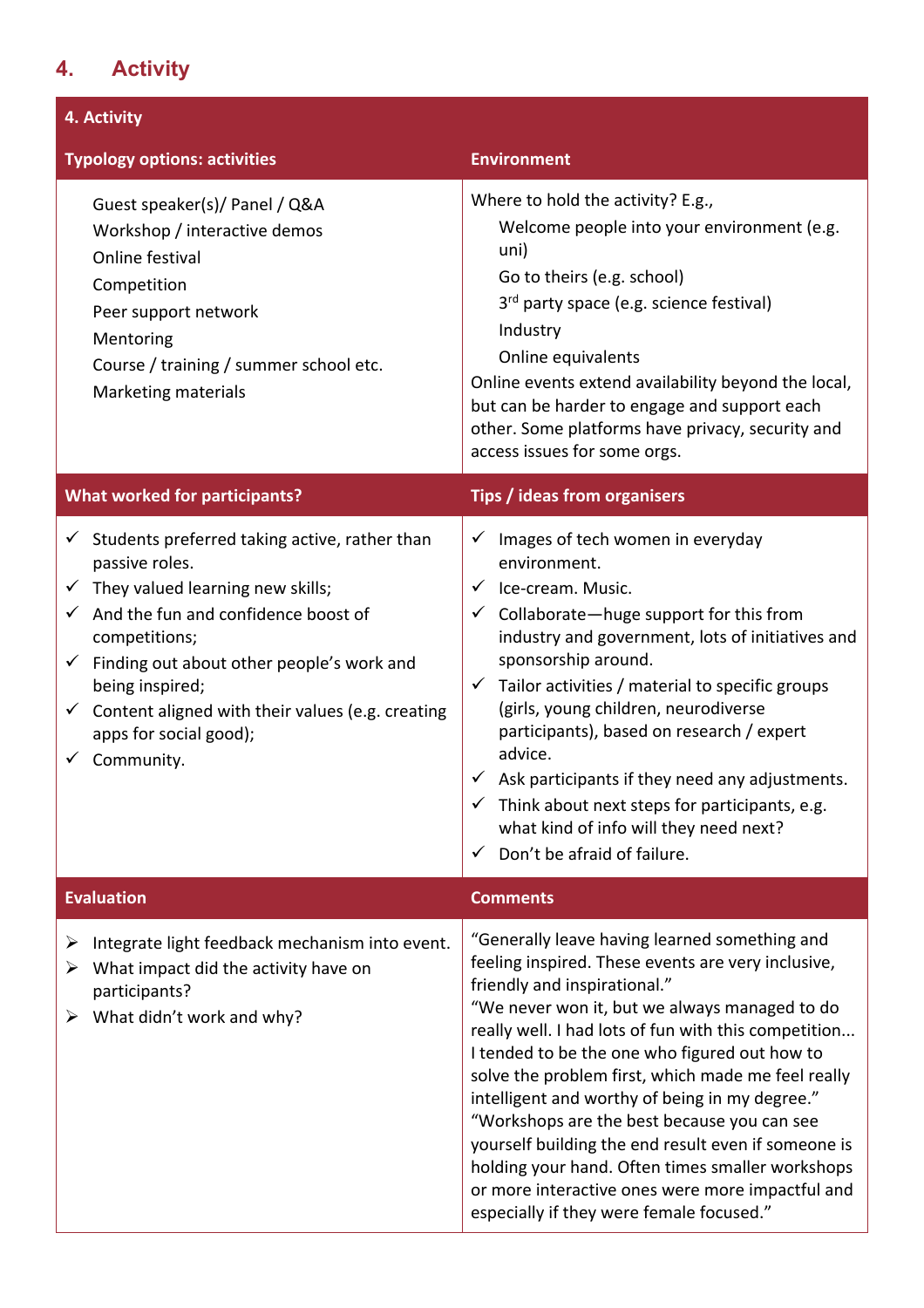## **5. Role Models**

| 5. Role Models                                                                                                                                                                                                                                                                                                            |                                                                                                                                                                                                                                                                                                                                                                                                                                                                                                                                                                                                                                                                                                                                                   |  |
|---------------------------------------------------------------------------------------------------------------------------------------------------------------------------------------------------------------------------------------------------------------------------------------------------------------------------|---------------------------------------------------------------------------------------------------------------------------------------------------------------------------------------------------------------------------------------------------------------------------------------------------------------------------------------------------------------------------------------------------------------------------------------------------------------------------------------------------------------------------------------------------------------------------------------------------------------------------------------------------------------------------------------------------------------------------------------------------|--|
| Who are they?                                                                                                                                                                                                                                                                                                             | What do they do?                                                                                                                                                                                                                                                                                                                                                                                                                                                                                                                                                                                                                                                                                                                                  |  |
| Considerations: gender, age, ethnicity,<br>background, achievements, aspect (e.g.<br>friendliness, positivity).<br>❖ Diverse people working in the tech industry;<br>Diverse professors and students;<br>Staff helping out, e.g. lecturers, researchers,<br>teachers (any gender).                                        | Demonstrate that women can be successful in<br>computing and tech industries,<br>$\triangleright$ by example (if female);<br>by taking participants / girls seriously (e.g.<br>➤<br>helping them develop a skill, answering lots of<br>questions).<br>Also, offer support and encouragement and create<br>friendly communities.                                                                                                                                                                                                                                                                                                                                                                                                                   |  |
| What worked for participants?                                                                                                                                                                                                                                                                                             | Tips / ideas from organisers                                                                                                                                                                                                                                                                                                                                                                                                                                                                                                                                                                                                                                                                                                                      |  |
| $\checkmark$ Seeing women succeed and hearing how they<br>got there.<br>Finding out about real jobs and opportunities.<br>$\checkmark$<br>Being encouraged and mentored.<br>✓<br>Organising their own communities and<br>$\checkmark$<br>networks.<br>$\checkmark$ A change from being in male-dominated<br>environments. | Integrate, e.g. female student ambassadors at<br>$\checkmark$<br>open days; women in history of tech when<br>learning concepts.<br>Boys don't seem to mind if speakers are male<br>$\checkmark$<br>or female.<br>$\checkmark$ Role modelling enforces your endeavour,<br>rather than being an end in itself.<br>$\checkmark$ Invite people personally.<br>$\checkmark$ Consider yourself a role model.                                                                                                                                                                                                                                                                                                                                            |  |
| <b>Evaluation</b>                                                                                                                                                                                                                                                                                                         | <b>Comments</b>                                                                                                                                                                                                                                                                                                                                                                                                                                                                                                                                                                                                                                                                                                                                   |  |
| ❖ Ask helpers how you can reward them.<br>❖ Get feedback from guests and helpers too.<br>❖ Establish relationships and networks, for<br>support, evaluation, and future participation.                                                                                                                                    | "They have a friendly personality. Don't make the<br>occupation feel out of reach and don't talk 24/7<br>jargon."<br>"I enjoyed this because they had very different<br>backgrounds and neither had set out to work in<br>STEM so their stories and experiences were<br>interesting."<br>"It made me a lot more confident as a woman<br>wanting to pursue a career in a rather male<br>dominated field."<br>"Guest speakers are the most impactful when they<br>talk about what they had to do to get where they<br>are and often when they don't come from a digital<br>technology background how they broke into it."<br>"Look, these are the jobs, if you haven't heard<br>about them already. These are all the amazing<br>women doing them." |  |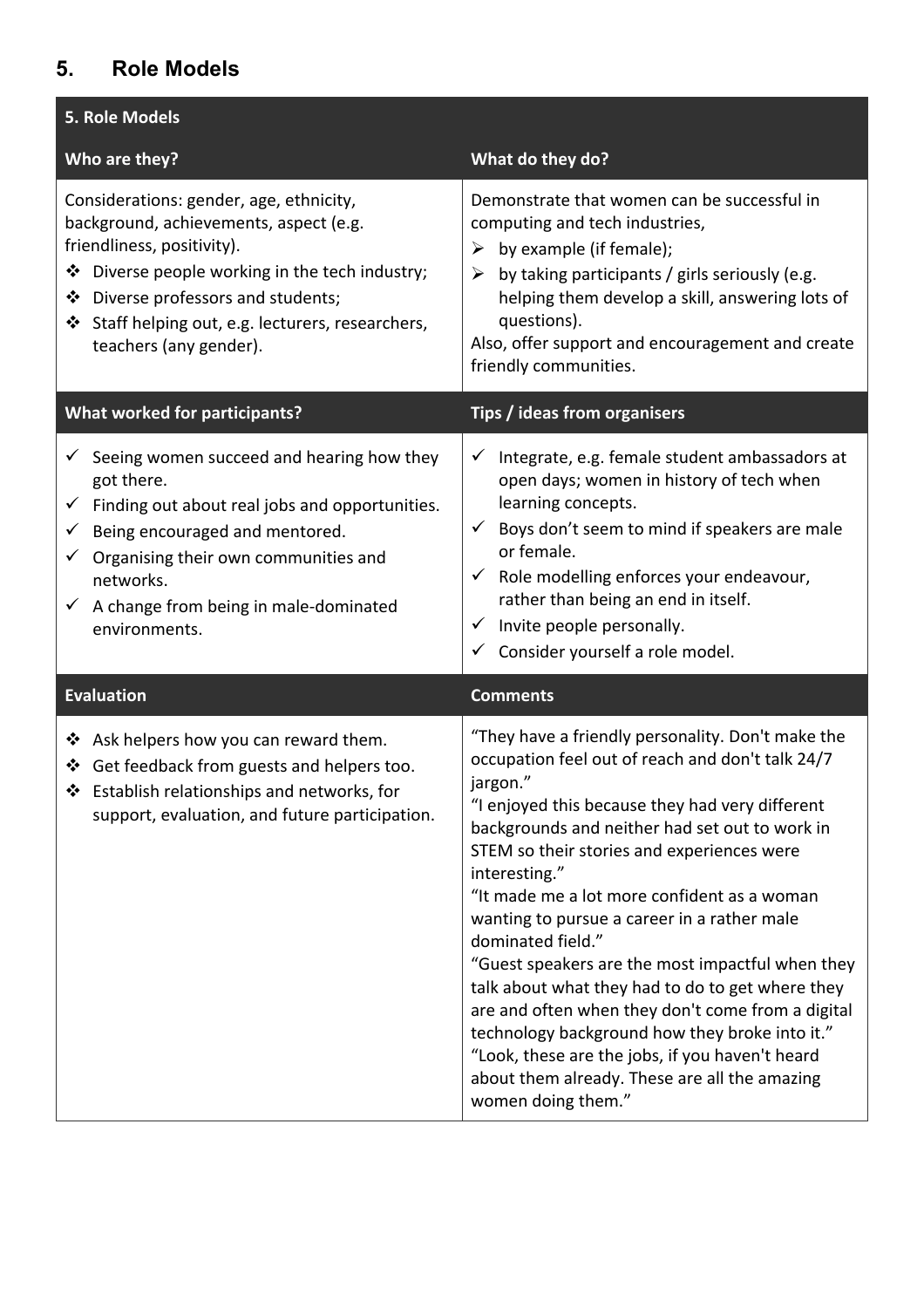## **6. Next steps**

| <b>6. Next steps</b>                                                                                                                                                                                                                                                                                                                                                                                                                             |                                                                                                                                                                                                                                                                                                                                                                                                                                                                                                                                                                                                                                                                                                            |
|--------------------------------------------------------------------------------------------------------------------------------------------------------------------------------------------------------------------------------------------------------------------------------------------------------------------------------------------------------------------------------------------------------------------------------------------------|------------------------------------------------------------------------------------------------------------------------------------------------------------------------------------------------------------------------------------------------------------------------------------------------------------------------------------------------------------------------------------------------------------------------------------------------------------------------------------------------------------------------------------------------------------------------------------------------------------------------------------------------------------------------------------------------------------|
| <b>Wrapping up</b>                                                                                                                                                                                                                                                                                                                                                                                                                               | <b>Future</b>                                                                                                                                                                                                                                                                                                                                                                                                                                                                                                                                                                                                                                                                                              |
| ❖ Thank everyone involved.<br>❖ Get feedback from everyone, not just<br>participants.<br>❖ Find out what everyone got out of it                                                                                                                                                                                                                                                                                                                  | What practical next steps can you help<br>➤<br>participants with?<br>What do you need to change next time?<br>➤                                                                                                                                                                                                                                                                                                                                                                                                                                                                                                                                                                                            |
| <b>What worked for participants?</b>                                                                                                                                                                                                                                                                                                                                                                                                             | Tips / ideas from organisers                                                                                                                                                                                                                                                                                                                                                                                                                                                                                                                                                                                                                                                                               |
| This is what you need to find out!<br>Also: what didn't work so well?                                                                                                                                                                                                                                                                                                                                                                            | $\clubsuit$ Find out what participants need next and<br>address this in your next initiative.<br>* "Coming to this event is really good for role<br>modelling, but what are the next steps for<br>that person, that individual?"<br>❖ "Whenever we have really positive feedback on<br>our more successful events, it's always been<br>somebody, whoever attends, is going to get<br>something out of itSo being really clear<br>about what it is that people will be able to<br>take home, we feel contributes to the<br>success."                                                                                                                                                                        |
| <b>Evaluation</b>                                                                                                                                                                                                                                                                                                                                                                                                                                | <b>Comments</b>                                                                                                                                                                                                                                                                                                                                                                                                                                                                                                                                                                                                                                                                                            |
| Can be hard to evaluate role modelling events:<br>✓<br>Often ad hoc and poorly resourced;<br>$\circ$<br>Run out of energy by the end;<br>$\circ$<br>Negative comments can be deflating;<br>$\circ$<br>Worries about GDPR: collecting<br>O<br>demographic or contact data.<br>Incentives for completing surveys (e.g. prize<br>✓<br>draw).<br>Keeping in touch, e.g. following on LinkedIn for<br>older participants, can reveal career progress. | "She just completely blossomed from where she<br>was into someone that's so much more confident."<br>"We found that the girls are just so much more<br>interested if there was something which they could<br>apply to real life rather than just kind of play with<br>the tool."<br>"The topics of the speakers were often tailored to<br>try and make the subject more relatable - for<br>example we had a talk about the maths of love - I<br>found these talks annoying and cringy. I much<br>prefer talks about technical new initiatives."<br>"I attended Women in Computing meetings at my<br>local college, which were very helpful as I felt a bit<br>isolated being the only female in my class." |